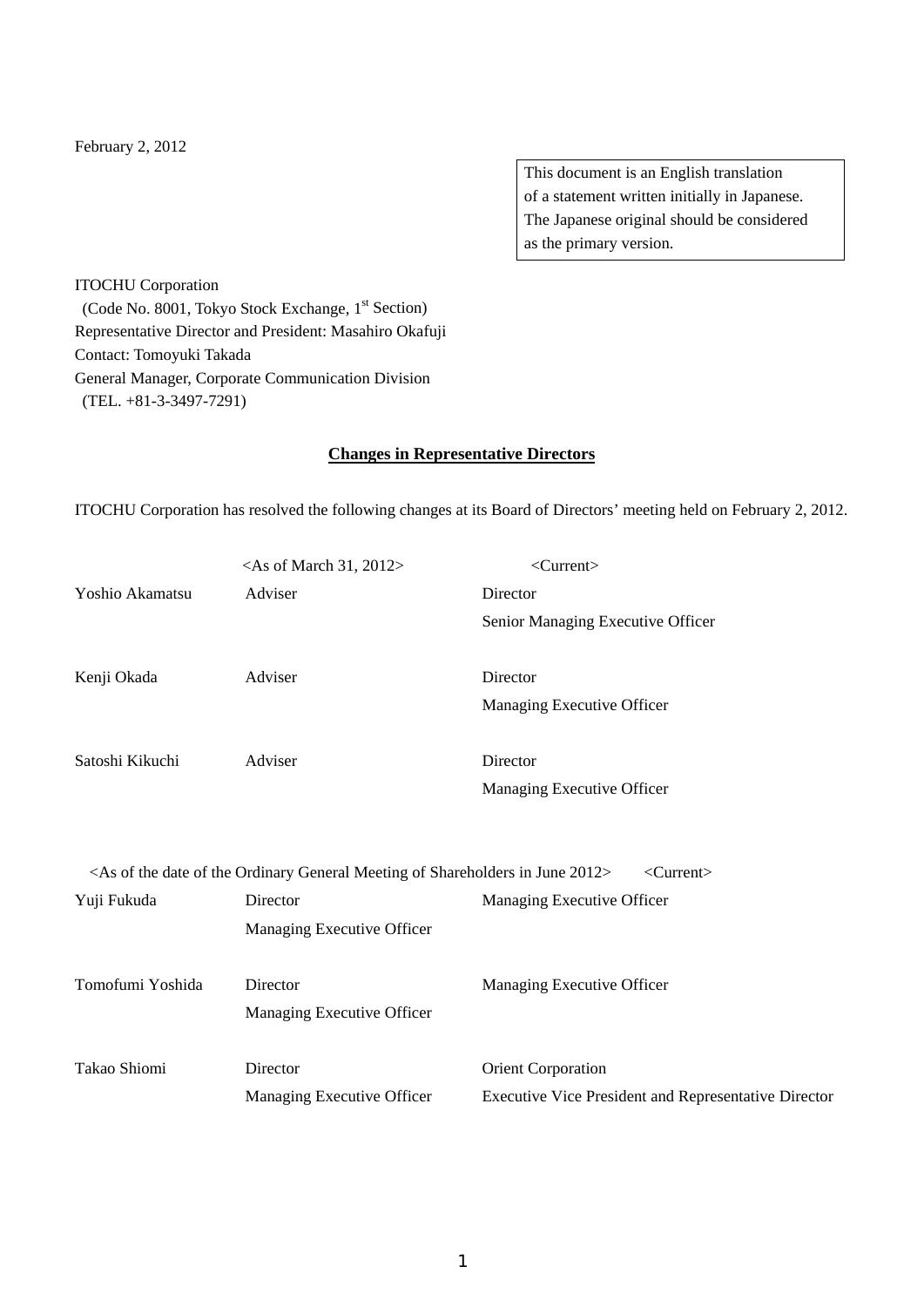$\leq$ Attached $>$ 

- $\diamondsuit$  Changes of Directors, Auditors and Executive Officers
- 1. Retiring of Directors and Executive Officers (As of March 31, 2012)
- 2. Newly Appointed Executive Officers (As of April 1, 2012)
- 3. Reappointment, Promotion and Changes in Assignment of Executive Officers (As of April 1, 2012)
- 4. Newly Appointed Executive Councillors (As of April 1, 2012)
- 5. Newly Appointed Candidates for Directors

(As of the date of the Ordinary General Meeting of Shareholders in June 2012)

- 6. Retiring of Corporate Auditor
	- (As of the date of the Ordinary General Meeting of Shareholders in June 2012)
- 7. Newly Appointed Candidate for Corporate Auditor

(As of the date of the Ordinary General Meeting of Shareholders in June 2012)

◇ Personnel Changes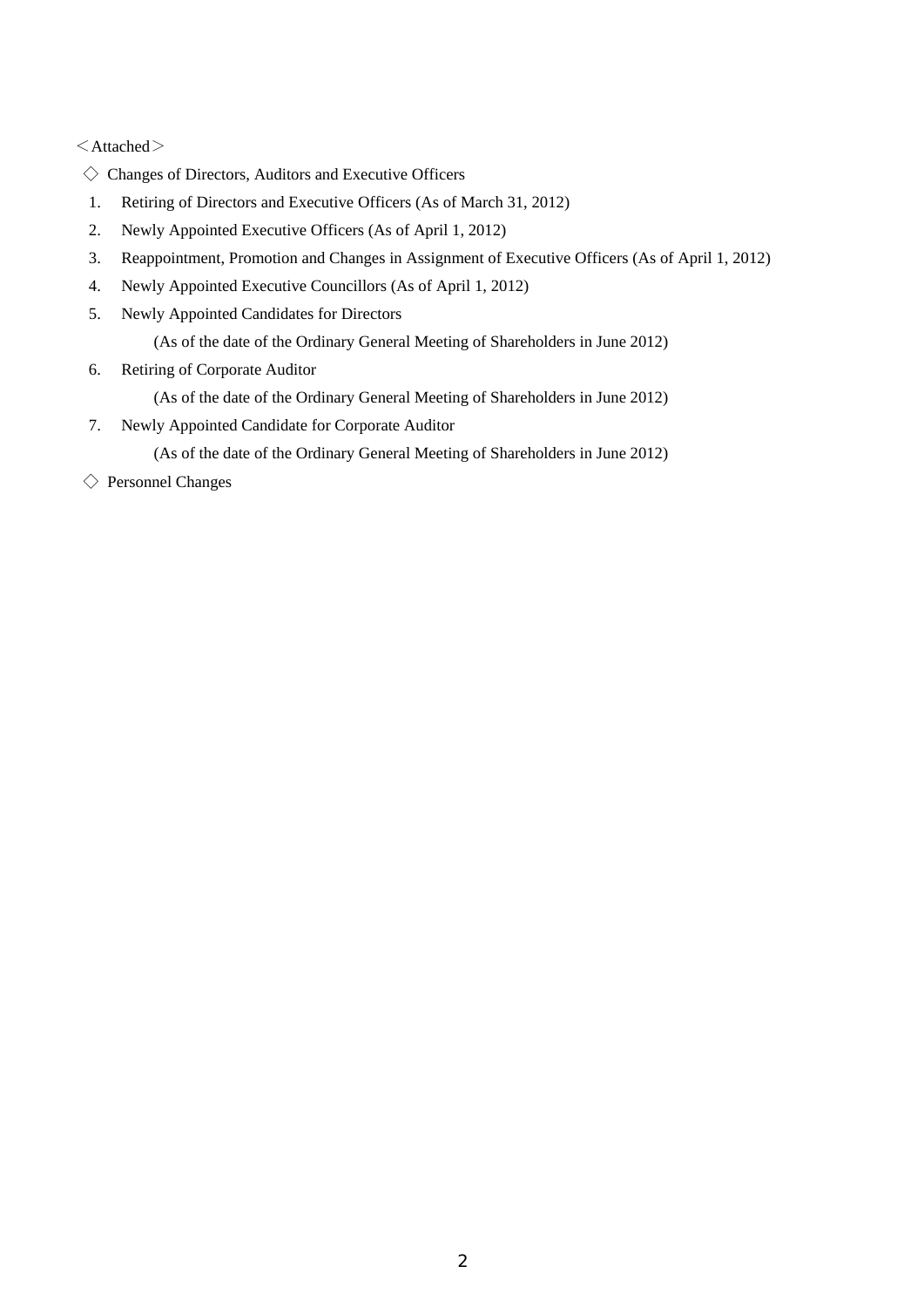# **Changes of Directors, Auditors and Executive Officers**

| 1. Retiring of Directors and Executive Officers |                        | 7 persons (As of March 31, 2012)              |  |
|-------------------------------------------------|------------------------|-----------------------------------------------|--|
| Name                                            | As of March 31, 2012   | Current                                       |  |
| Yoshio Akamatsu                                 | Adviser                | Director<br>Senior Managing Executive Officer |  |
| Kenji Okada                                     | Adviser                | Director<br>Managing Executive Officer        |  |
| Satoshi Kikuchi                                 | Adviser                | Director<br>Managing Executive Officer        |  |
| Nobuo Kuwayama                                  | <b>Advisory Member</b> | Senior Managing Executive Officer             |  |
| Nobuyuki Kasagawa                               | Adviser                | <b>Executive Officer</b>                      |  |
| Takahiro Susaki                                 | <b>Advisory Member</b> | <b>Executive Officer</b>                      |  |
| Yukihiro Miyake                                 | Adviser                | <b>Executive Officer</b>                      |  |

\*Nobuo Kuwayama will be appointed as Assistant to CEO for food and construction related businesses in China.

| Name                     | Current                                                      |
|--------------------------|--------------------------------------------------------------|
| Managing Executive       | <b>Orient Corporation</b>                                    |
| Officer                  | <b>Executive Vice President and Representative Director,</b> |
| Takao Shiomi             |                                                              |
| <b>Executive Officer</b> | CFO & CIO, Textile Company                                   |
| Kunihiro Nakade          |                                                              |
| <b>Executive Officer</b> | Chief Operating Officer, Food Products Marketing &           |
| Masahiko Kameoka         | <b>Distribution Division</b>                                 |
| <b>Executive Officer</b> | General Manager, Paper Products & Materials                  |
| Ichiro Tsuge             | Department                                                   |
| <b>Executive Officer</b> | <b>Chief Operating Officer, Brand Marketing Division 2</b>   |
| Kazunori Ishii           |                                                              |
| <b>Executive Officer</b> | Deputy Chief Operating Officer, Chemical Division;           |
| Kazuya Saito             | General Manager, Inorganic Chemicals Department              |
| <b>Executive Officer</b> | General Manager, Finance Division                            |
| Tsuyoshi Hachimura       |                                                              |

## **2. Newly Appointed Executive Officers 7 persons (As of April 1, 2012)**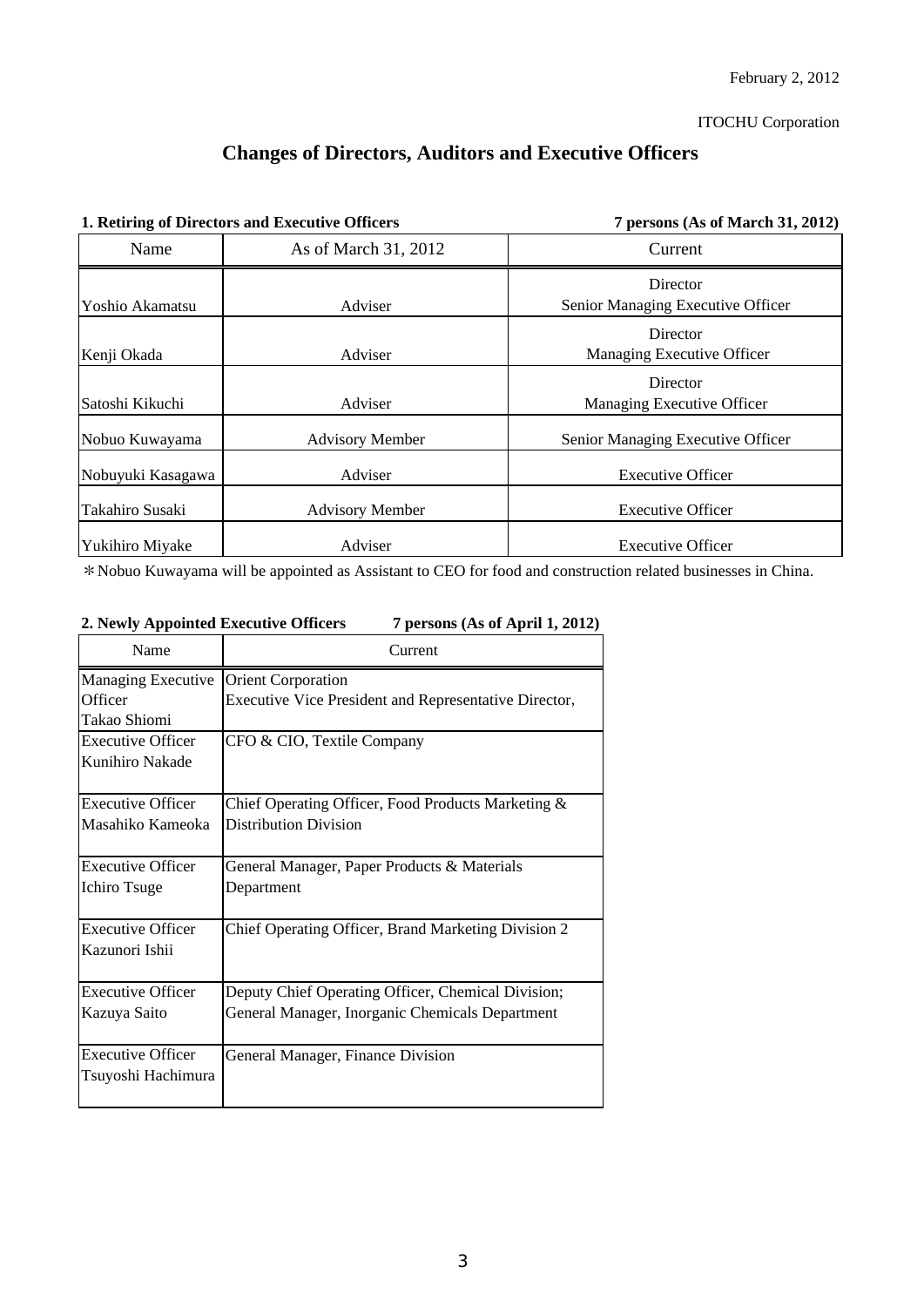## **3. Reappointment (31 persons), Promotion (4 persons) and Changes in Assignment (17 persons) of Executive Officers**

## **(As of April 1, 2012)** \***Promoted Executive Officers**

| Name                      | As of April 1, 2012                                                                                                                                                                                    | Current                                                                                                                                                                                                                                            |
|---------------------------|--------------------------------------------------------------------------------------------------------------------------------------------------------------------------------------------------------|----------------------------------------------------------------------------------------------------------------------------------------------------------------------------------------------------------------------------------------------------|
| Yoichi Kobayashi          | <b>Executive Vice President</b><br>Executive Advisory Officer for Kansai<br><b>District Operation / Division Companies</b><br>Operation                                                                | <b>Executive Vice President</b><br>Executive Advisory Officer for Energy, Metals &<br>Minerals Company / ICT & Machinery Company                                                                                                                   |
| $\ast$<br>Koji Takayanagi | Senior Managing Executive Officer<br>CSO;<br>General Manager, Corporate Planning &<br><b>Administration Division</b>                                                                                   | Managing Executive Officer<br>CSO;<br>General Manager, Corporate Planning &<br><b>Administration Division</b>                                                                                                                                      |
| Toru Matsushima           | Managing Executive Officer<br>CAO & CCO                                                                                                                                                                | Managing Executive Officer<br>President, ICT & Machinery Company                                                                                                                                                                                   |
| Ichiro Nakamura           | Managing Executive Officer<br>President, Metals & Minerals Company                                                                                                                                     | Managing Executive Officer<br>President, Energy, Metals & Minerals Company                                                                                                                                                                         |
| Shintaro Ishimaru         | Managing Executive Officer<br>CIO;<br><b>Executive Vice President,</b><br>ICT, General Products & Realty Company                                                                                       | Managing Executive Officer<br>CIO;<br>Deputy Chief Executive for Financial & Insurance<br>Services, Logistics Services                                                                                                                             |
| Yuji Fukuda               | Managing Executive Officer<br>President, Energy & Chemicals Company                                                                                                                                    | Managing Executive Officer<br>Deputy Chief Operating Officer,<br>Chemicals Division;<br>General Manager, Organic Chemicals<br>Department No.1                                                                                                      |
| Shuichi Koseki            | Managing Executive Officer<br>CEO for ITOCHU East Asia Bloc;<br>Chairman, ITOCHU (CHINA) HOLDING<br>CO., LTD.;<br>Chairman, ITOCHU SHANGHAI LTD.;<br>Chairman, ITOCHU HONG KONG LTD.;<br>Chairman, BIC | Managing Executive Officer<br>CEO for ITOCHU East Asia Bloc;<br>Chairman, ITOCHU (CHINA) HOLDING CO.,<br>LTD.;<br>Chairman, ITOCHU SHANGHAI LTD.;<br>Managing Director, ITOCHU SHANGHAI LTD.;<br>Chairman, ITOCHU HONG KONG LTD.;<br>Chairman, BIC |
| Tomofumi Yoshida          | Managing Executive Officer<br>President,<br>ICT, General Products & Realty Company                                                                                                                     | Managing Executive Officer<br>Chief Operating Officer, Forest Products &<br><b>General Merchandise Division</b>                                                                                                                                    |
| Takao Shiomi              | Managing Executive Officer<br>President, Machinery Company                                                                                                                                             | <b>Orient Corporation</b><br><b>Executive Vice President and Representative</b><br>Director                                                                                                                                                        |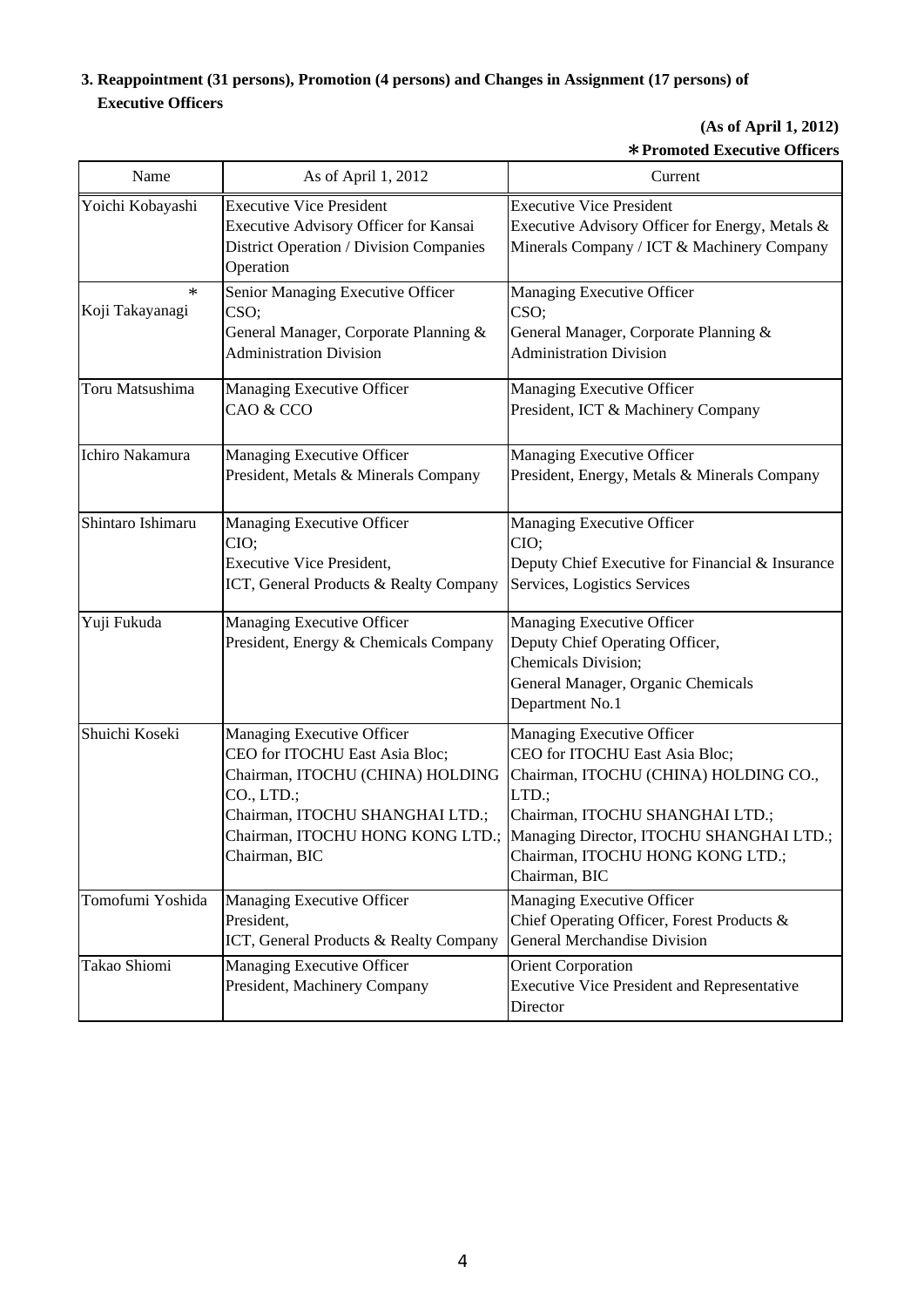| Name                        | As of April 1, 2012                                                                                                                                                          | Current                                                                                                                                                                       |
|-----------------------------|------------------------------------------------------------------------------------------------------------------------------------------------------------------------------|-------------------------------------------------------------------------------------------------------------------------------------------------------------------------------|
| ∗<br>Masahiro Imai          | Managing Executive Officer<br>Chief Operating Officer, Plant Project,<br>Marine & Aerospace Division                                                                         | <b>Executive Officer</b><br>Chief Operating Officer, Plant Project & Marine<br>Division                                                                                       |
| $\ast$<br>Nobuyuki Kizukuri | Managing Executive Officer<br>Chief Operating Officer, Construction,<br>Realty & Financial Services Division                                                                 | <b>Executive Officer</b><br>Chief Operating Officer, Construction & Realty<br>Division                                                                                        |
| $\ast$<br>Isamu Nakayama    | Managing Executive Officer<br>Vice President, Food Company;<br>Chief Operating Officer,<br>Provisions Division;<br>General Manager,<br>China Business Development Department | <b>Executive Officer</b><br>Vice President, Food Company;<br>Chief Operating Officer,<br>Provisions Division;<br>General Manager,<br>China Business Development Department    |
| Yutaka Washizu              | <b>Executive Officer</b><br>Chief Operating Officer, Metals & Mineral<br><b>Resources Division</b>                                                                           | <b>Executive Officer</b><br>Chief Operating Officer, Metals & Minerals<br>Division                                                                                            |
| Kazutaka Yoshida            | <b>Executive Officer</b><br>Chief Operating Officer, Automobile,<br>Construction Machinery &<br><b>Industrial Systems Division</b>                                           | <b>Executive Officer</b><br>Chief Operating Officer, Automobile &<br><b>Construction Machinery Division</b>                                                                   |
| Kiyoshi Yamaguchi           | <b>Executive Officer</b><br>General Manager, Secretariat                                                                                                                     | <b>Executive Officer</b><br>Executive Vice President & General Manager,<br>Textile Division, ITOCHU International Inc.;<br>Chairman & CEO, ITOCHU PROMINENT USA<br><b>LLC</b> |
| Harutoshi Okita             | <b>Executive Officer</b><br>Chief Operating Officer, Coal, Nuclear &<br><b>Solar Division</b>                                                                                | <b>Executive Officer</b><br>Chief Operating Officer, New Energy & Coal<br>Division                                                                                            |
| Kunihiro Nakade             | <b>Executive Officer</b><br>Deputy General Manager,<br><b>General Accounting Control Division</b>                                                                            | CFO & CIO, Textile Company                                                                                                                                                    |
| <b>Ichiro Tsuge</b>         | <b>Executive Officer</b><br>Chief Operating Officer, Forest Products & Paper Products & Materials Department<br><b>General Merchandise Division</b>                          | General Manager,                                                                                                                                                              |
| Kazuya Saito                | <b>Executive Officer</b><br>Chief Operating Officer, Chemicals<br>Division                                                                                                   | Deputy Chief Operating Officer,<br>Chemicals Division;<br>General Manager,<br><b>Inorganic Chemicals Department</b>                                                           |

Of the 38 current Executive Officers, all 31 Executive Officers excluding the 7 retiring Executive Officers *(See "1. Retiring of Directors and Executive Officers" )* will be reappointed as Executive Officers.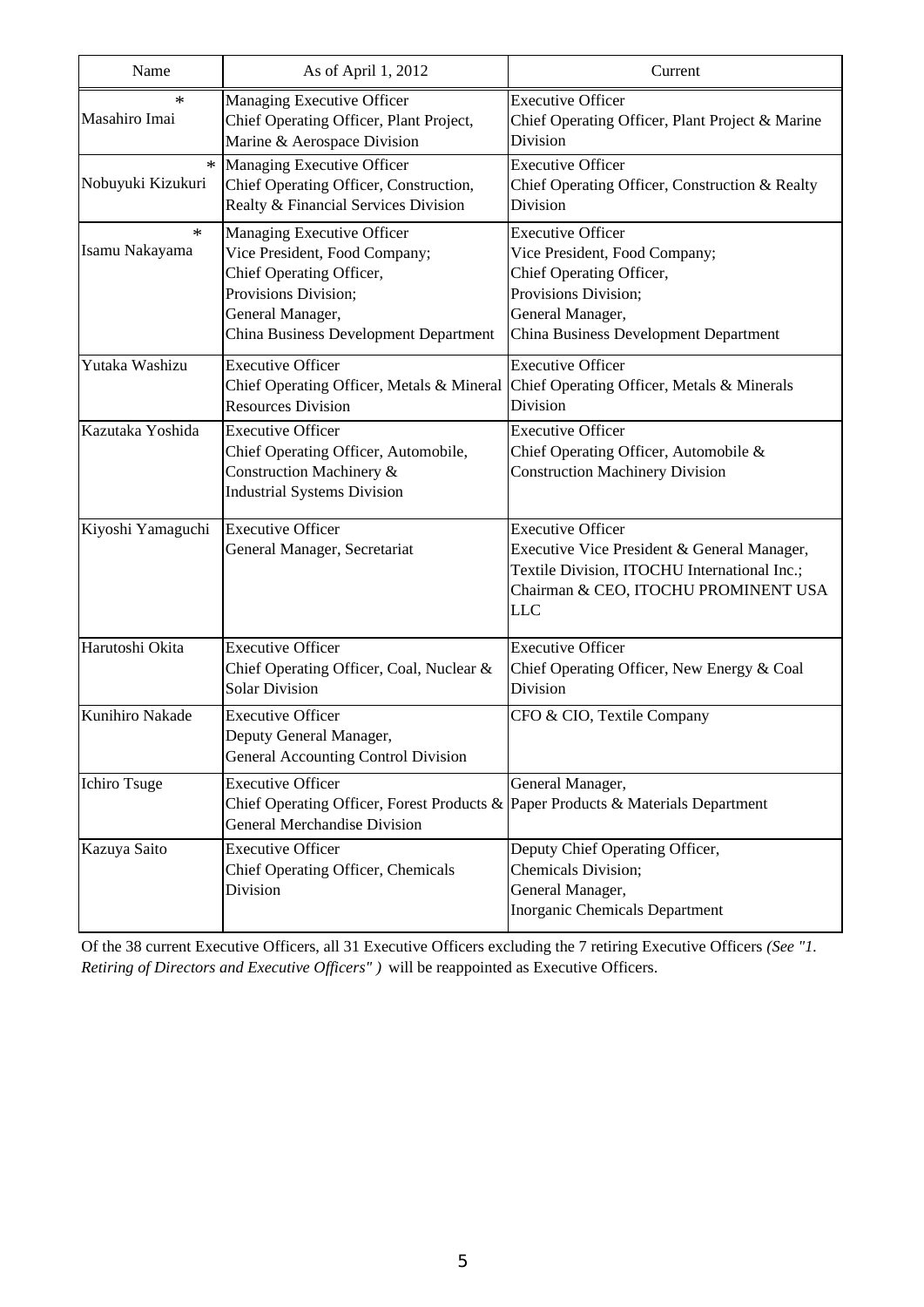## **4. Newly Appointed Executive Councillors 2 persons (As of April 1, 2012)**

| Name            | Current                                                                                                |
|-----------------|--------------------------------------------------------------------------------------------------------|
| Masazumi Urabe  | Deputy CIO;<br>General Manager, IT Planning Division                                                   |
| Hiroshi Ikeuchi | Vice President,<br>ITOCHU East Asia Bloc (South China);<br>Managing Director,<br>ITOCHU HONG KONG LTD. |

## **5. Newly Appointed Candidates for Directors**

#### **3 persons (As of the date of the Ordinary General Meeting of Shareholders in June 2012)**

| Name             | As of the date of the Ordinary General<br>Meeting of Shareholders in June 2012 | Current                                            |
|------------------|--------------------------------------------------------------------------------|----------------------------------------------------|
| Yuji Fukuda      | Director                                                                       | Managing Executive Officer                         |
|                  | Managing Executive Officer                                                     | Deputy Chief Operating Officer,                    |
|                  | President, Energy & Chemicals Company                                          | Chemicals Division;                                |
|                  |                                                                                | General Manager,                                   |
|                  |                                                                                | Organic Chemicals Department No.1                  |
| Tomofumi Yoshida | <b>Director</b>                                                                | Managing Executive Officer                         |
|                  | Managing Executive Officer                                                     | Chief Operating Officer, Forest Products &         |
|                  | President,                                                                     | <b>General Merchandise Division</b>                |
|                  | <b>ICT, General Products &amp; Realty Company</b>                              |                                                    |
| Takao Shiomi     | Director                                                                       | <b>Orient Corporation</b>                          |
|                  | Managing Executive Officer                                                     | <b>Executive Vice President and Representative</b> |
|                  | President, Machinery Company                                                   | Director                                           |

## **6. Retiring of Corporate Auditor**

## **1 person (As of the date of the Ordinary General Meeting of Shareholders in June 2012)**

| Name         | As of the date of the Ordinary General<br>Meeting of Shareholders in June 2012 |
|--------------|--------------------------------------------------------------------------------|
| Shozo Yoneya | <b>Advisory Member</b>                                                         |

## **7. Newly Appointed Candidate for Corporate Auditor**

## **1 person (As of the date of the Ordinary General Meeting of Shareholders in June 2012)**

| Name            | Current                                                    |
|-----------------|------------------------------------------------------------|
| Yoshio Akamatsu | Director<br>Senior Managing Executive Officer<br>CAO & CCO |

CIO : Chief Information Officer CFO : Chief Financial Officer

CAO : Chief Administrative Officer CCO : Chief Compliance Officer

CSO : Chief Strategy Officer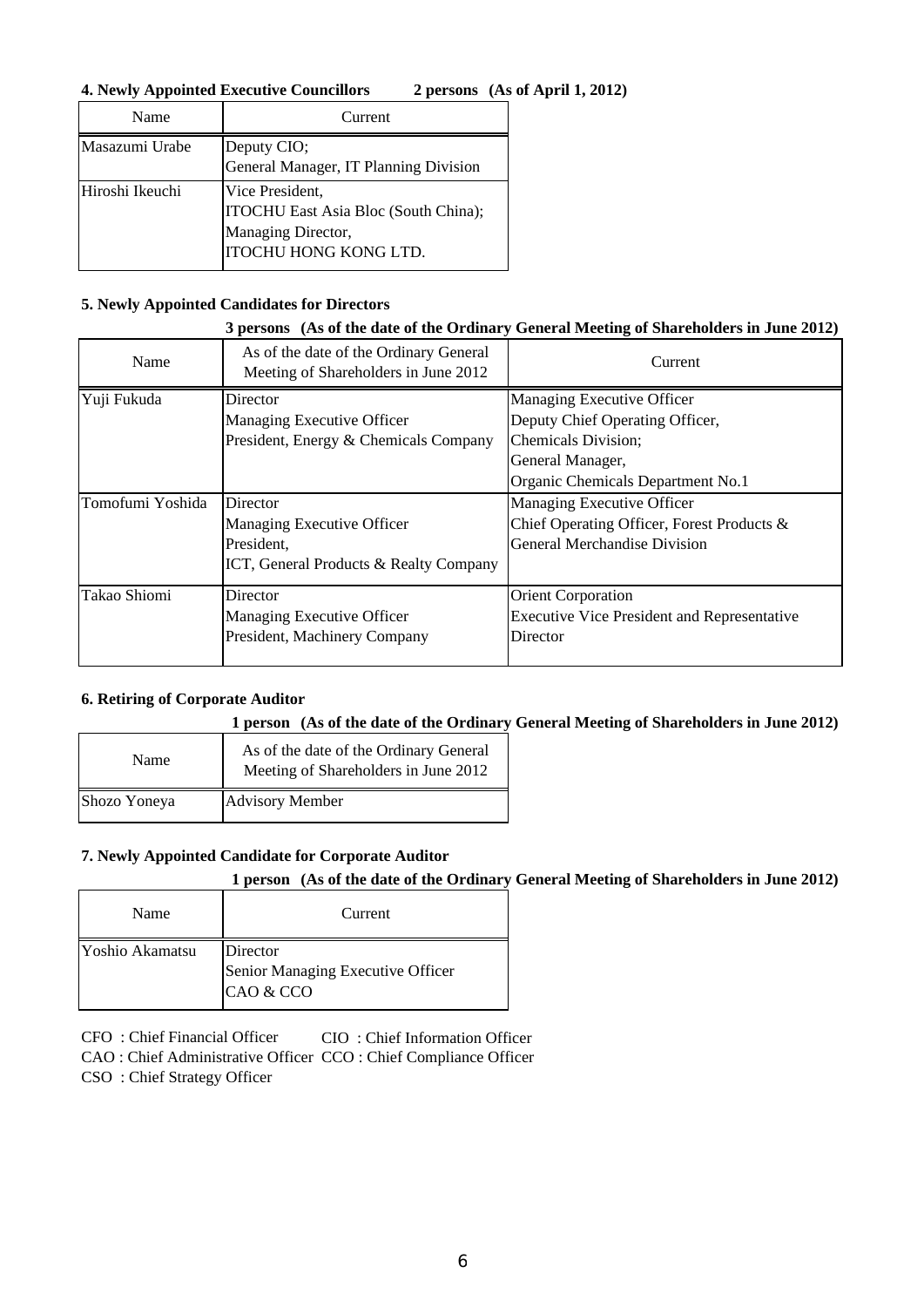#### ITOCHU Corporation

# **Personnel Changes**

| Name                                   | As of March 1, 2012                                                                                                  | Current                                                                                                                                                                             |
|----------------------------------------|----------------------------------------------------------------------------------------------------------------------|-------------------------------------------------------------------------------------------------------------------------------------------------------------------------------------|
| Yoshito Okada                          | General Manager,<br><b>ITOCHU Corporation</b> , Warszawa Branch                                                      | Overseas Administration Department,<br><b>Global Risk Management Division</b>                                                                                                       |
| Yoshihisa Nishimuro                    | Chief Officer for Vietnam;<br>General Manager,<br><b>ITOCHU</b> Corporation,<br>Hanoi Resident Representative Office | Deputy Chief Operating Officer,<br>Plant Project & Marine Division                                                                                                                  |
| Name                                   | As of April 1, 2012                                                                                                  | Current                                                                                                                                                                             |
| Mikio Nishiwaki                        | CFO,<br><b>Textile Company</b>                                                                                       | Assistant to CFO;<br>Manager,<br>Realty, Finance, Insurance, Logistics Services<br>Business Accounting & Control Section                                                            |
| Kazunori Maruyama                      | CFO.<br><b>Machinery Company</b>                                                                                     | Deputy CFO,<br>ICT & Machinery Company;<br>Manager,<br>ICT & Machinery Business Accounting &<br><b>Control Section</b>                                                              |
| Noriyuki Hayata                        | General Manager,<br>Planning & Administration Department,<br><b>Machinery Company</b>                                | General Manager,<br>Planning & Administration Department,<br>ICT & Machinery Company                                                                                                |
| Masayasu Tanaka                        | CFO,<br>Metals & Minerals Company                                                                                    | CFO & CIO,<br>Energy, Metals & Minerals Company                                                                                                                                     |
| Shuzaburo Tsuchihashi General Manager, | Planning & Administration Department,<br>Metals & Minerals Company                                                   | General Manager,<br>ITOCHU AUSTRALIA LTD. Perth Office;<br>Director,<br>ITOCHU Minerals & Energy of Australia Pty<br>Ltd                                                            |
| Tadashi Utsunomiya                     | CFO,<br>Energy & Chemicals Company                                                                                   | Chief Corporate Administration Officer for<br><b>ITOCHU East Asia Bloc;</b><br>Director, China Corporate Administration<br>Division, ITOCHU East Asia Bloc;<br>ITOCHU SHANGHAI LTD. |
| Hisato Okubo                           | General Manager,<br>Planning & Administration Department,<br>Energy & Chemicals Company                              | General Manager,<br><b>Natural Gas Business Department</b>                                                                                                                          |
| Minoru Nishiyama                       | CFO,<br>ICT, General Products & Realty Company                                                                       | CFO & CIO,<br>Chemicals, Forest Products & General<br>Merchandise Company                                                                                                           |